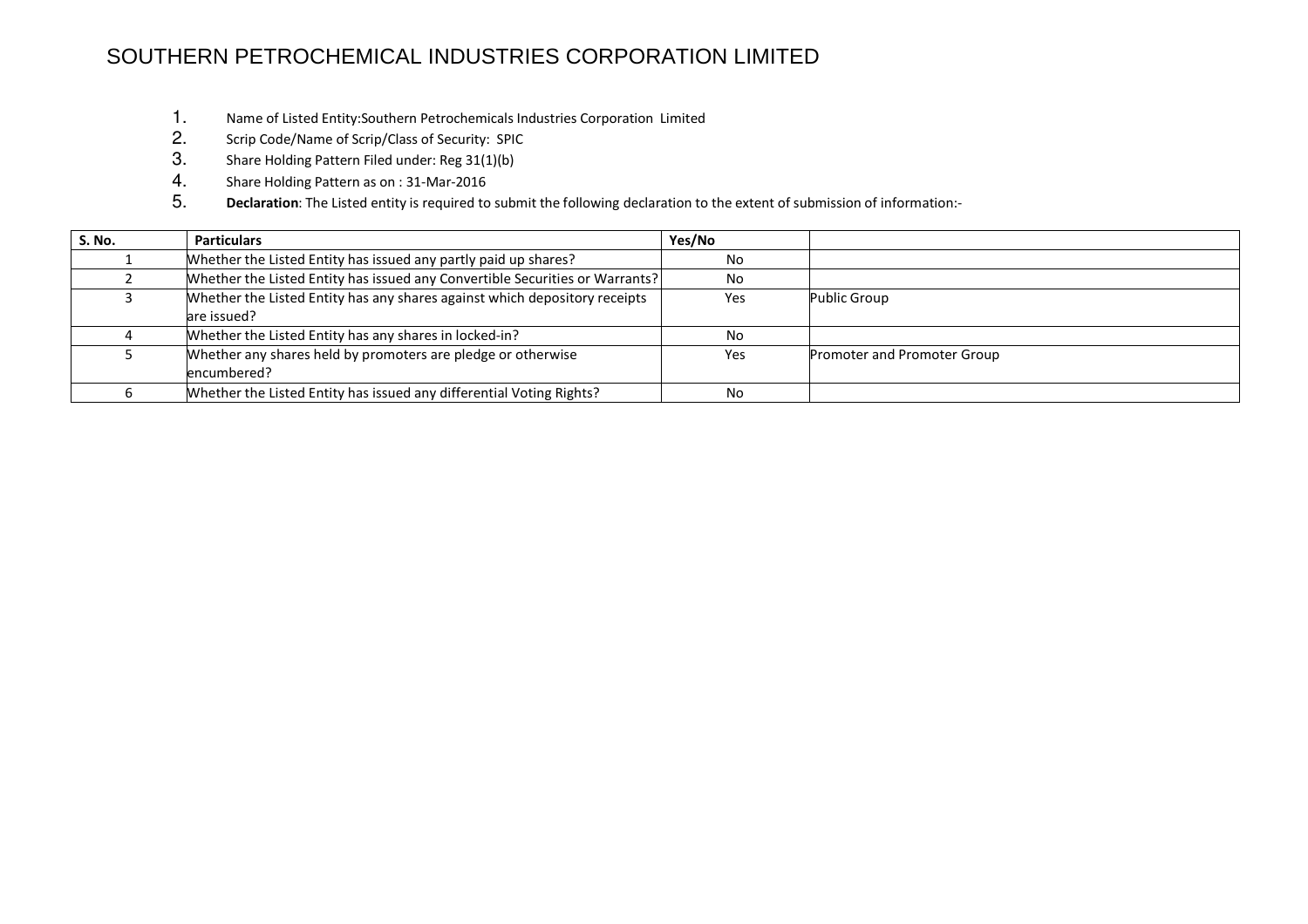| Categ<br>o ry  | <b>Category</b>                        | Nos.<br>of<br>share | No. of<br>fully<br>paid up | No.<br>of<br>Partly | No. of<br>shares       | Total<br>nos.      | <b>Shareholdi</b><br>ng as a %<br>of total no. |                        | Number of Voting<br>Rights held in each<br>class of securities |                       |                                            | No. of<br>Shares<br>Underlyi          | <b>Shareholding</b><br>as a %<br>assuming full              | of<br>Locked | Number                                         |                   | <b>Number</b><br>of<br>Shares                       | Number<br>of equity<br>shares |
|----------------|----------------------------------------|---------------------|----------------------------|---------------------|------------------------|--------------------|------------------------------------------------|------------------------|----------------------------------------------------------------|-----------------------|--------------------------------------------|---------------------------------------|-------------------------------------------------------------|--------------|------------------------------------------------|-------------------|-----------------------------------------------------|-------------------------------|
| (1)            | sharéhold<br>er                        | 7111)               | shares                     | equity              | underlyin<br>Depositor | share<br>held      | <i>calculated</i>                              |                        |                                                                | (IX)                  |                                            | Outstandin                            | of convertible                                              |              |                                                |                   | otherwise                                           | in                            |
|                | $(\tilde{II})$                         |                     | held                       | shares              | Receipts               | $(VIII) =$         | per SCRR,                                      |                        |                                                                |                       |                                            | convertible                           | securities (as                                              | (XII)        |                                                |                   | encumbere                                           | demateriali                   |
|                |                                        |                     | (IV)                       | held                | (VI)                   | $(IV) + (V)$       | 1957<br>(VIII)                                 |                        |                                                                |                       |                                            | securities                            | percentage of<br>diluted share                              |              |                                                |                   | (XIII)                                              | ed form                       |
|                |                                        |                     |                            | (V)                 |                        | (VI)               | As a % of<br>$(A+B+CZ)$                        | Cla<br>S S<br>eg:<br>X | No of<br>Voting<br>Cla<br>S S<br>eg:<br>v                      | To<br>t<br>αI         | Tot<br>al<br>as a<br>% of<br>(A+B<br>$+ C$ | <i>(including</i><br>Warrants)<br>(X) | capital)<br>$(XI) = (VII) + (X)$<br>As a % of<br>$(A+B+C2)$ | No<br>(a)    | As a<br>$\%$<br>оf<br>tot<br>al<br>Sha<br>r es | N<br>о.<br>(а     | As a<br>% of<br>total<br>Shar<br>e s<br>held<br>(b) | (XIV)                         |
|                |                                        |                     |                            |                     |                        |                    |                                                |                        |                                                                |                       |                                            |                                       |                                                             |              | hel<br>d<br>(h)                                |                   |                                                     |                               |
| Α              | Promoter &<br>Promoter<br>Group        | 15                  | 1048812480                 |                     |                        | 1048812 51.5<br>48 |                                                | 104880<br>1248         |                                                                | 8124<br>R             | 104851.5                                   | O.                                    | 51.5                                                        |              |                                                | 1004 9.58<br>4904 |                                                     | 104185544                     |
| B              | Public                                 | 68843               | 81692288                   |                     | 17066800               | 9875908 48.5       |                                                | 987590<br>088          |                                                                | 9088                  | 987548.5                                   | n                                     | 48.5                                                        |              |                                                |                   |                                                     | 76838059                      |
| C              | Non Promoter-11<br>Non Public          |                     | 17066800                   |                     |                        | 1706680 0          |                                                |                        |                                                                |                       |                                            | n                                     |                                                             |              |                                                | n                 |                                                     | 17066800                      |
| C1             | <b>Shares</b><br>underlying DRs        |                     | 17066800                   |                     |                        | 1706680 0          |                                                |                        |                                                                | n                     |                                            |                                       |                                                             |              |                                                |                   |                                                     | 17066800                      |
| C <sub>2</sub> | Shares held by 0<br>Employee<br>Trusts |                     |                            |                     |                        |                    |                                                |                        |                                                                |                       |                                            |                                       |                                                             |              |                                                |                   |                                                     |                               |
|                | Total                                  | 68859               | 2036403360                 |                     | 17066800               | 2207071<br>36      | 100                                            | 203640<br>0336         |                                                                | 2036 100<br>4033<br>6 |                                            | n                                     | 100                                                         |              |                                                | 1004 4.55<br>4904 |                                                     | 198090403                     |

Table I - Summary Statement holding of specified securities

 $\sim$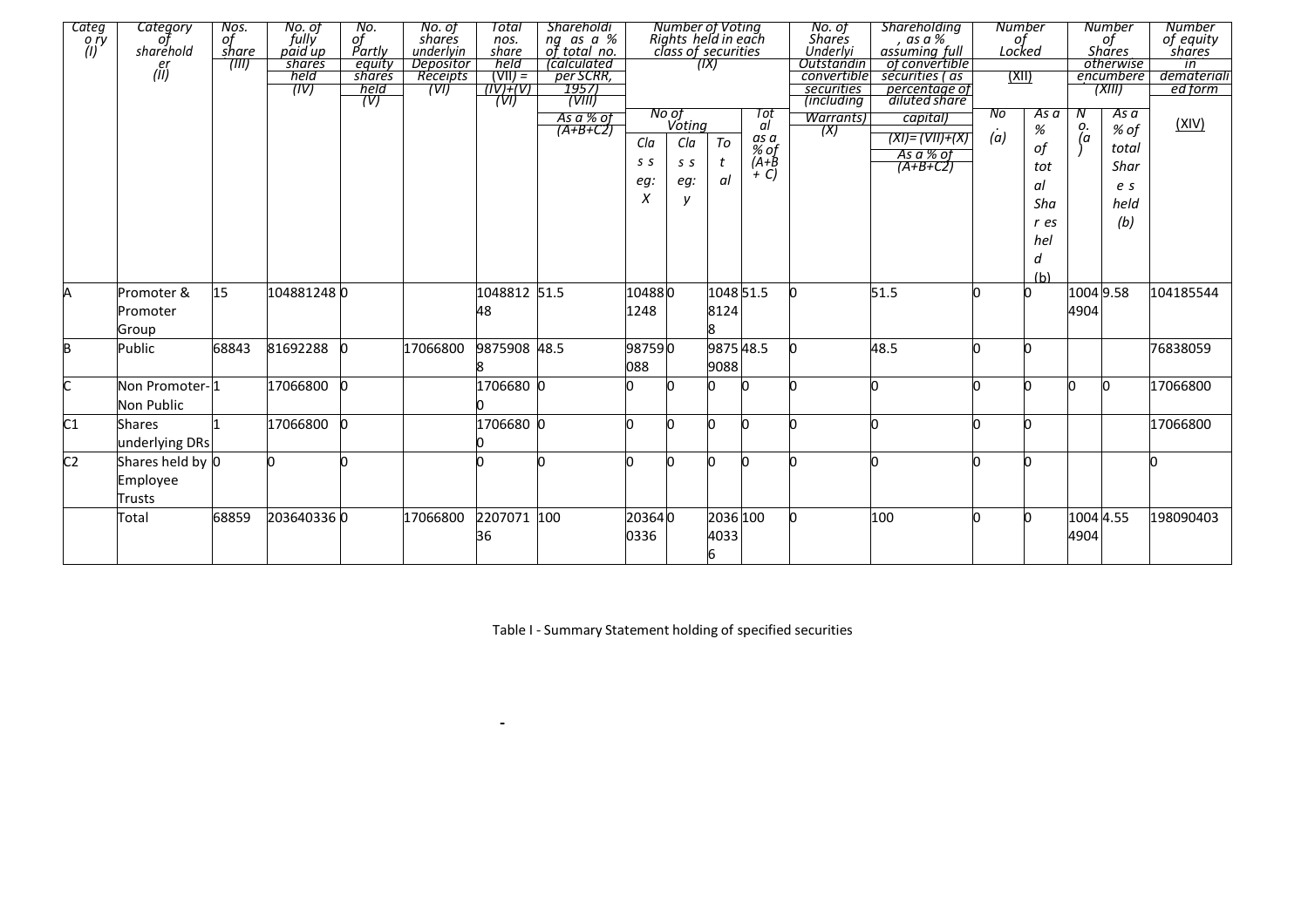|    | Category &          | PAN   |        | No. of No. of             | Partly      | Nos. of          | Total            | <b>Sharehol</b>          |                   | <b>Number of Voting Rights</b> |                     |                          | No. of                           | Shareholdi                                                                                                                                                                                                                                                                                                                                                                                                        |    | Number of       |               | Number of                            | Number of               |
|----|---------------------|-------|--------|---------------------------|-------------|------------------|------------------|--------------------------|-------------------|--------------------------------|---------------------|--------------------------|----------------------------------|-------------------------------------------------------------------------------------------------------------------------------------------------------------------------------------------------------------------------------------------------------------------------------------------------------------------------------------------------------------------------------------------------------------------|----|-----------------|---------------|--------------------------------------|-------------------------|
|    | of the              | (III) | shareh | fully <sup>-</sup>        | paid-up     | shares           | nos.             | ding %                   |                   |                                |                     | each class of securities | <b>Shares</b>                    | $g$ , as a %                                                                                                                                                                                                                                                                                                                                                                                                      |    | Locked in       |               | <b>Shares</b>                        | equity                  |
|    | <b>Shareholders</b> |       | older  | paid                      | equity      | underlyin        | shares           | calculate                |                   |                                | (IX)                |                          | <b>Underlying</b>                | assuming                                                                                                                                                                                                                                                                                                                                                                                                          |    | shares<br>(XII) |               | pledged or                           | shares held             |
|    | $\langle 0 \rangle$ |       | (III)  | $\overline{up}$<br>equity | shares      | Depositor        | held<br>$(VII =$ | <u>d as per</u><br>SCRR, |                   |                                |                     |                          | <b>Outstandin</b><br>convertible | tull<br>conversion                                                                                                                                                                                                                                                                                                                                                                                                |    |                 |               | <i><b>otherwise</b></i><br>encumbere | in<br>demateriali       |
|    |                     |       |        | share                     | held<br>(V) | Receipts<br>(VI) | <b>IV+V+VI</b>   | 1957                     |                   |                                |                     |                          | securities                       | οf                                                                                                                                                                                                                                                                                                                                                                                                                |    |                 |               | (XIII)                               |                         |
|    |                     |       |        | s held                    |             |                  |                  |                          |                   | No of Voting                   |                     | Total                    | (including                       | convertible                                                                                                                                                                                                                                                                                                                                                                                                       | Ν  | As a            | Ν             | As a                                 | <u>ed form</u><br>(XIV) |
|    |                     |       |        | (IV)                      |             |                  |                  |                          | Rights            |                                |                     |                          | Warrants)                        | securities (                                                                                                                                                                                                                                                                                                                                                                                                      | о. |                 |               |                                      |                         |
|    |                     |       |        |                           |             |                  |                  | As a % of<br>(A+B+C2)    |                   |                                |                     | as a<br>% of             | (X)                              | as a                                                                                                                                                                                                                                                                                                                                                                                                              | (a | %               | $\frac{o}{a}$ | % of                                 |                         |
|    |                     |       |        |                           |             |                  |                  | (VIII)                   |                   |                                |                     | Totál                    |                                  | percentage                                                                                                                                                                                                                                                                                                                                                                                                        |    | of              |               | total                                |                         |
|    |                     |       |        |                           |             |                  |                  |                          | $\frac{Class}{S}$ | $\frac{Class}{S}$              | $\frac{7\sigma}{t}$ | Voting                   |                                  | of diluted                                                                                                                                                                                                                                                                                                                                                                                                        |    | tot             |               | shar                                 |                         |
|    |                     |       |        |                           |             |                  |                  |                          |                   |                                | al                  | rights                   |                                  | share                                                                                                                                                                                                                                                                                                                                                                                                             |    | αI              |               |                                      |                         |
|    |                     |       |        |                           |             |                  |                  |                          |                   |                                |                     |                          |                                  | capital)                                                                                                                                                                                                                                                                                                                                                                                                          |    |                 |               | e s                                  |                         |
|    |                     |       |        |                           |             |                  |                  |                          |                   |                                |                     |                          |                                  | $\frac{f(x)}{f(x)} = \frac{f(x)}{f(x)} = \frac{f(x)}{f(x)} = \frac{f(x)}{f(x)} = \frac{f(x)}{f(x)} = \frac{f(x)}{f(x)} = \frac{f(x)}{f(x)} = \frac{f(x)}{f(x)} = \frac{f(x)}{f(x)} = \frac{f(x)}{f(x)} = \frac{f(x)}{f(x)} = \frac{f(x)}{f(x)} = \frac{f(x)}{f(x)} = \frac{f(x)}{f(x)} = \frac{f(x)}{f(x)} = \frac{f(x)}{f(x)} = \frac{f(x)}{f(x)} = \frac{f(x)}{f(x)} = \frac{f(x)}{f(x)} = \frac{f(x)}{f(x)} =$ |    | Sha             |               | held                                 |                         |
|    |                     |       |        |                           |             |                  |                  |                          |                   |                                |                     |                          |                                  |                                                                                                                                                                                                                                                                                                                                                                                                                   |    | r es            |               | (b)                                  |                         |
|    |                     |       |        |                           |             |                  |                  |                          |                   |                                |                     |                          |                                  | $A+B+C2$                                                                                                                                                                                                                                                                                                                                                                                                          |    |                 |               |                                      |                         |
|    |                     |       |        |                           |             |                  |                  |                          |                   |                                |                     |                          |                                  |                                                                                                                                                                                                                                                                                                                                                                                                                   |    | hel             |               |                                      |                         |
|    | Indian              |       |        |                           | 'n          |                  |                  |                          |                   |                                |                     |                          | n                                |                                                                                                                                                                                                                                                                                                                                                                                                                   |    |                 |               |                                      |                         |
| la | Individuals/Hind    |       |        | 45450                     |             |                  | 45450            | .02                      | 45450             |                                | 4545.02             |                          | O.                               | .02                                                                                                                                                                                                                                                                                                                                                                                                               |    |                 |               |                                      | 45450                   |
|    | u undivided         |       |        |                           |             |                  |                  |                          |                   |                                |                     |                          |                                  |                                                                                                                                                                                                                                                                                                                                                                                                                   |    |                 |               |                                      |                         |
|    |                     |       |        |                           |             |                  |                  |                          |                   |                                |                     |                          |                                  |                                                                                                                                                                                                                                                                                                                                                                                                                   |    |                 |               |                                      |                         |
|    | Family              |       |        |                           |             |                  |                  |                          |                   |                                |                     |                          |                                  |                                                                                                                                                                                                                                                                                                                                                                                                                   |    |                 |               |                                      |                         |
|    | <b>ASHWIN C</b>     |       |        | 45                        | n           |                  | 45               |                          | 45                |                                | 45                  |                          | n                                | n                                                                                                                                                                                                                                                                                                                                                                                                                 | n  |                 | n             |                                      | 45                      |
|    | MUTHIAH             |       |        |                           |             |                  |                  |                          |                   |                                |                     |                          |                                  |                                                                                                                                                                                                                                                                                                                                                                                                                   |    |                 |               |                                      |                         |
|    | DRAC                |       |        | 45405 0                   |             |                  | 45405            | .02                      | 45405 0           |                                | 4540.02             |                          | n.                               | .02                                                                                                                                                                                                                                                                                                                                                                                                               | O. | n.              | O.            |                                      | 45405                   |
|    | <b>MUTHIAH</b>      |       |        |                           |             |                  |                  |                          |                   |                                |                     |                          |                                  |                                                                                                                                                                                                                                                                                                                                                                                                                   |    |                 |               |                                      |                         |
| b  | Central             |       |        | 8840000                   |             |                  | 8840000 4.34     |                          | 8840000           |                                | 8840 4.34           |                          |                                  | 4.34                                                                                                                                                                                                                                                                                                                                                                                                              | n  | n               | n             |                                      | 8840000                 |
|    | Government/         |       |        |                           |             |                  |                  |                          |                   |                                | 000                 |                          |                                  |                                                                                                                                                                                                                                                                                                                                                                                                                   |    |                 |               |                                      |                         |
|    |                     |       |        |                           |             |                  |                  |                          |                   |                                |                     |                          |                                  |                                                                                                                                                                                                                                                                                                                                                                                                                   |    |                 |               |                                      |                         |
|    | State               |       |        |                           |             |                  |                  |                          |                   |                                |                     |                          |                                  |                                                                                                                                                                                                                                                                                                                                                                                                                   |    |                 |               |                                      |                         |
|    | Government(s)       |       |        |                           |             |                  |                  |                          |                   |                                |                     |                          |                                  |                                                                                                                                                                                                                                                                                                                                                                                                                   |    |                 |               |                                      |                         |
|    | TAMILNADU           |       |        | 8840000                   |             |                  | 8840000 4.34     |                          | 8840000           |                                | 88404.34            |                          |                                  | 4.34                                                                                                                                                                                                                                                                                                                                                                                                              | h  | n               | h             |                                      | 8840000                 |
|    | INDUSTRIAL          |       |        |                           |             |                  |                  |                          |                   |                                | 000                 |                          |                                  |                                                                                                                                                                                                                                                                                                                                                                                                                   |    |                 |               |                                      |                         |
|    | <b>DEVELOPMENT</b>  |       |        |                           |             |                  |                  |                          |                   |                                |                     |                          |                                  |                                                                                                                                                                                                                                                                                                                                                                                                                   |    |                 |               |                                      |                         |
|    | CORPORATION         |       |        |                           |             |                  |                  |                          |                   |                                |                     |                          |                                  |                                                                                                                                                                                                                                                                                                                                                                                                                   |    |                 |               |                                      |                         |
|    | LIMITED             |       |        |                           |             |                  |                  |                          |                   |                                |                     |                          |                                  |                                                                                                                                                                                                                                                                                                                                                                                                                   |    |                 |               |                                      |                         |
|    |                     |       | U      |                           | h           |                  |                  |                          | h                 |                                |                     |                          | 'n                               |                                                                                                                                                                                                                                                                                                                                                                                                                   | h  |                 | h             |                                      |                         |
|    | Financial           |       |        |                           |             |                  |                  |                          |                   |                                |                     |                          |                                  |                                                                                                                                                                                                                                                                                                                                                                                                                   |    |                 |               |                                      | n.                      |
|    | Institutions/       |       |        |                           |             |                  |                  |                          |                   |                                |                     |                          |                                  |                                                                                                                                                                                                                                                                                                                                                                                                                   |    |                 |               |                                      |                         |
|    | <b>Banks</b>        |       |        |                           |             |                  |                  |                          |                   |                                |                     |                          |                                  |                                                                                                                                                                                                                                                                                                                                                                                                                   |    |                 |               |                                      |                         |
| d  | Any Other           |       | q      | 7708100                   |             |                  | 7708102 37.85    |                          | 7708100           |                                |                     | 7708 37.85               | 0                                | 37.85                                                                                                                                                                                                                                                                                                                                                                                                             | O. | n               |               | 1004 13.03                           | 76385319                |
|    | (specify)           |       |        | 23                        |             |                  |                  |                          | 23                |                                | 1023                |                          |                                  |                                                                                                                                                                                                                                                                                                                                                                                                                   |    |                 | 4904          |                                      |                         |
|    | <b>BODIES</b>       |       | Q      | 7708100                   |             |                  | 7708102 37.85    |                          | 7708100           |                                |                     | 7708 37.85               |                                  | 37.85                                                                                                                                                                                                                                                                                                                                                                                                             | n  | n               |               | 1004 13.03                           | 76385319                |
|    | <b>CORPORATE</b>    |       |        | 23                        |             |                  |                  |                          | 23                |                                | 1023                |                          |                                  |                                                                                                                                                                                                                                                                                                                                                                                                                   |    |                 | 4904          |                                      |                         |
|    |                     |       |        |                           |             |                  |                  |                          |                   |                                |                     |                          |                                  |                                                                                                                                                                                                                                                                                                                                                                                                                   |    |                 |               |                                      |                         |

## Table II - Statement showing shareholding pattern of the Promoter and Promoter Group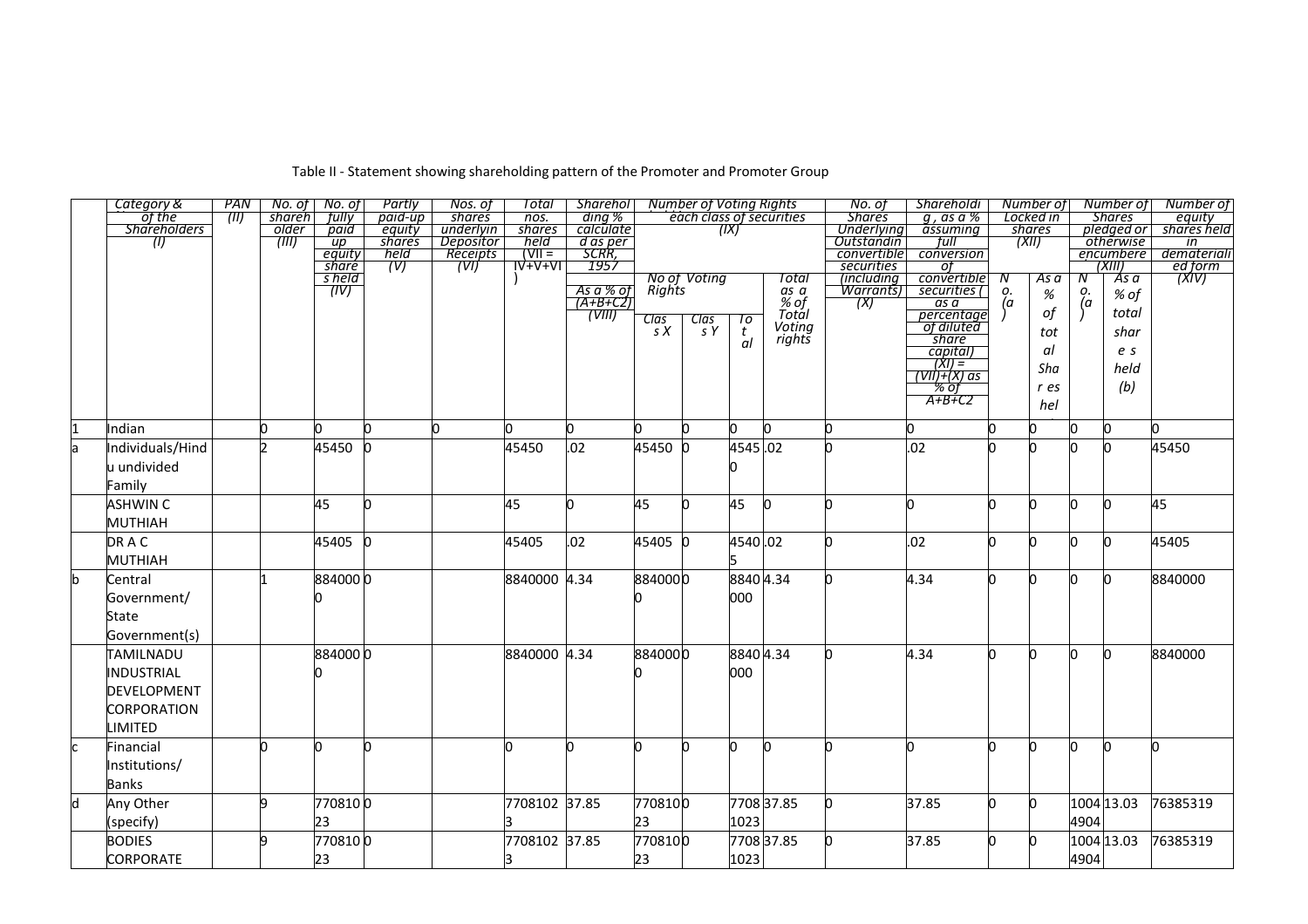|                         | <b>ACM</b><br><b>EDUCATION</b> |    | 1340750 |   |   | 134075        | .07          | 1340750 | 1340.07<br>75 |    |    | .07            |    | 0  | n        | Ю            | 134075   |
|-------------------------|--------------------------------|----|---------|---|---|---------------|--------------|---------|---------------|----|----|----------------|----|----|----------|--------------|----------|
|                         | <b>FOUNDATION</b>              |    |         |   |   |               |              |         |               |    |    |                |    |    |          |              |          |
|                         | AMI HOLDINGS                   |    | 3727670 |   |   | 3727670 18.31 |              | 3727670 | 3727 18.31    |    | n  | 18.31          | l0 | O  | n        | 0            | 37276700 |
|                         | <b>PVT LTD</b>                 |    | 00      |   |   |               |              | 00      | 6700          |    |    |                |    |    |          |              |          |
|                         | <b>GOLDNEST</b>                |    | 2423400 |   |   | 2423400 1.19  |              | 2423400 | 2423 1.19     |    |    | 1.19           | n  | 0  | 2423 100 |              | 2423400  |
|                         | <b>TRADING</b>                 |    |         |   |   |               |              |         | 400           |    |    |                |    |    | 400      |              |          |
|                         | <b>COMPANY LTD</b>             |    |         |   |   |               |              |         |               |    |    |                |    |    |          |              |          |
|                         | LOTUS                          |    | 2799540 |   |   | 2799545 13.75 |              | 2799540 | 2799 13.75    |    |    | 13.75          | n  | O. | n.       | $\mathbf{0}$ | 27995454 |
|                         | <b>FERTILISERS</b>             |    | 54      |   |   |               |              | 54      | 5454          |    |    |                |    |    |          |              |          |
|                         | <b>LIMITED</b>                 |    |         |   |   |               |              |         |               |    |    |                |    |    |          |              |          |
|                         | <b>SICAGEN INDIA</b>           |    | 6840940 |   |   | 6840949 3.36  |              | 6840940 | 6840 3.36     |    |    | 3.36           | h  | O. |          | 581184.95    | 6455695  |
|                         | <b>LIMITED</b>                 |    |         |   |   |               |              |         | 949           |    |    |                |    |    | 054      |              |          |
|                         | <b>SOUTH INDIA</b>             |    | 1810450 |   |   | 1810450 .89   |              | 1810450 | 1810.89       |    |    | .89            | n  | 0  | 1810 100 |              | 1500000  |
|                         | <b>HOUSE ESTATES</b>           |    |         |   |   |               |              |         | 450           |    |    |                |    |    | 450      |              |          |
|                         | AND                            |    |         |   |   |               |              |         |               |    |    |                |    |    |          |              |          |
|                         | <b>PROPERTIES PVT</b>          |    |         |   |   |               |              |         |               |    |    |                |    |    |          |              |          |
|                         | <b>LTD</b>                     |    |         |   |   |               |              |         |               |    |    |                |    |    |          |              |          |
|                         | <b>SOUTH INDIA</b>             |    | 2089850 |   |   | 208985        | $\mathbf{1}$ | 2089850 | 2089.1        |    |    | $\overline{1}$ | n  | O. | b.       | $\mathbf{0}$ | 208985   |
|                         | <b>TRAVELS PVT</b>             |    |         |   |   |               |              |         | 85            |    |    |                |    |    |          |              |          |
|                         | LTD                            |    |         |   |   |               |              |         |               |    |    |                |    |    |          |              |          |
|                         | <b>SPIC GROUP</b>              |    | 2404600 |   |   | 240460        | 12           | 2404600 | 2404.12       |    |    | .12            |    | O. | n.       | h            | 240460   |
|                         | <b>COMPANIES</b>               |    |         |   |   |               |              |         | 60            |    |    |                |    |    |          |              |          |
|                         | <b>EMPLOYEES</b>               |    |         |   |   |               |              |         |               |    |    |                |    |    |          |              |          |
|                         | WELFAREFOUND                   |    |         |   |   |               |              |         |               |    |    |                |    |    |          |              |          |
|                         | <b>ATION</b>                   |    |         |   |   |               |              |         |               |    |    |                |    |    |          |              |          |
|                         | <b>SPIC OFFICERS</b>           |    | 1505500 |   |   | 150550        | .07          | 1505500 | 1505.07       |    |    | .07            | n  | 0  | n.       | n            | 150550   |
|                         | <b>AND STAFF</b>               |    |         |   |   |               |              |         | 50            |    |    |                |    |    |          |              |          |
|                         | <b>WELFARE</b>                 |    |         |   |   |               |              |         |               |    |    |                |    |    |          |              |          |
|                         | <b>FOUNDATION</b>              |    |         |   |   |               |              |         |               |    |    |                |    |    |          |              |          |
|                         | Sub-Total (A)(1)               | 12 | 8596640 |   | n | 8596647 42.21 |              | 8596640 | 8596 42.21    |    | 'n | 42.21          | n  | 0  |          | 1004 11.68   | 85270769 |
|                         |                                |    | 73      |   |   |               |              | 73      | 6473          |    |    |                |    |    | 4904     |              |          |
| 2                       | Foreign                        | 0  | U       | 0 | n | n             | 0            | n       | 0             |    |    | h              | h  | n  | n        | O            |          |
| la                      | Individuals (Non-              | U  |         |   |   |               |              |         | 'n            |    |    |                |    | O. |          |              |          |
|                         | Resident                       |    |         |   |   |               |              |         |               |    |    |                |    |    |          |              |          |
|                         | Individuals/                   |    |         |   |   |               |              |         |               |    |    |                |    |    |          |              |          |
|                         | Foreign                        |    |         |   |   |               |              |         |               |    |    |                |    |    |          |              |          |
|                         | Individuals)                   |    |         |   |   |               |              |         |               |    |    |                |    |    |          |              |          |
| b                       | Government                     | U  |         | 0 |   | n             | О            | n       | O             | n. |    | U              |    |    | 0        | 0            | n.       |
|                         | Institutions                   | U  |         | o |   |               |              |         | 'n            |    |    |                |    |    | n        | b            |          |
| $\overline{\mathsf{d}}$ | Foreign Portfolio              | 3  | 1891470 |   |   | 1891477 9.29  |              | 1891470 | 18919.29      |    |    | 9.29           |    | O. | n.       | b            | 18914775 |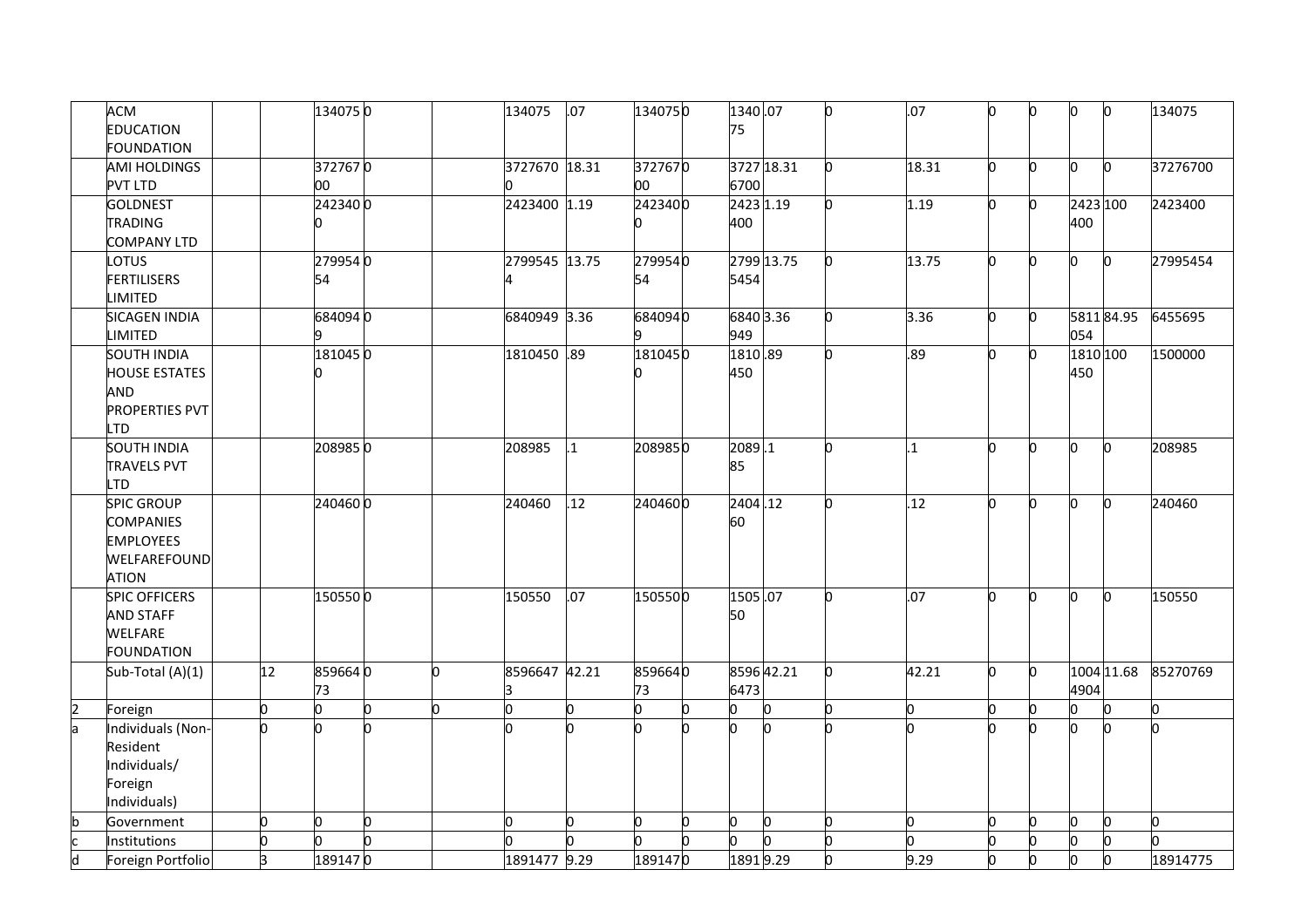|   | Investor           |    | 75      |  |              | 75      | 4775      |  |      |              |           |           |
|---|--------------------|----|---------|--|--------------|---------|-----------|--|------|--------------|-----------|-----------|
|   | <b>DARNOLLY</b>    |    | 1322000 |  | 1322000 .65  | 1322000 | 1322.65   |  | .65  | <b>n</b>     |           | 1322000   |
|   | <b>INVESTMENTS</b> |    |         |  |              |         | 000       |  |      |              |           |           |
|   | LIMITED            |    |         |  |              |         |           |  |      |              |           |           |
|   | FICON              |    | 1568270 |  | 1568277 7.7  | 1568270 | 1568 7.7  |  | 7.7  |              |           | 15682775  |
|   | <b>HOLDINGS</b>    |    | 75      |  |              | 75      | 2775      |  |      |              |           |           |
|   | LIMITED            |    |         |  |              |         |           |  |      |              |           |           |
|   | RANFORD            |    | 1910000 |  | 1910000 .94  | 1910000 | 1910.94   |  | .94  |              |           | 1910000   |
|   | <b>INVESTMENTS</b> |    |         |  |              |         | 000       |  |      |              |           |           |
|   | LIMITED            |    |         |  |              |         |           |  |      |              |           |           |
| e | Any Other          |    |         |  |              |         |           |  |      |              |           |           |
|   | (specify)          |    |         |  |              |         |           |  |      |              |           |           |
|   | Sub-Total (A)(2)   | R  | 1891470 |  | 1891477 9.29 | 1891470 | 18919.29  |  | 9.29 |              |           | 18914775  |
|   |                    |    | 75      |  |              | 75      | 4775      |  |      |              |           |           |
|   | Total              | 15 | 1048810 |  | 1048812 51.5 | 1048810 | 1048 51.5 |  | 51.5 | <sup>0</sup> | 1004 9.58 | 104185544 |
|   | Shareholding of    |    | 248     |  | 48           | 248     | 8124      |  |      |              | 4904      |           |
|   | Promoter and       |    |         |  |              |         |           |  |      |              |           |           |
|   | Promoter Group     |    |         |  |              |         |           |  |      |              |           |           |
|   | $(A)$ =            |    |         |  |              |         |           |  |      |              |           |           |
|   | $(A)(1)+(A)(2)$    |    |         |  |              |         |           |  |      |              |           |           |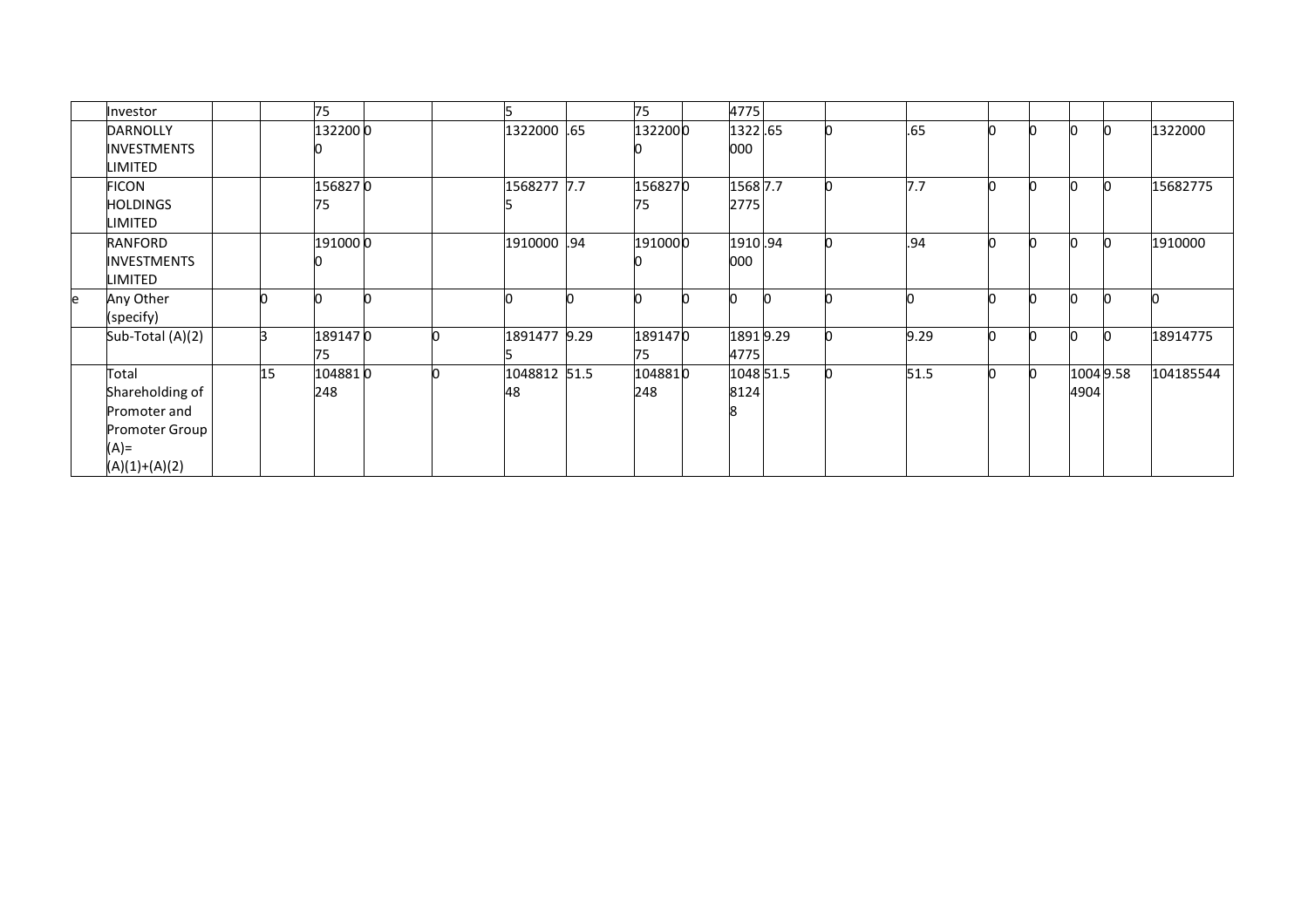|   | Category &<br>Name of the<br>Shareholders<br>(I)                                  | PA<br>N<br>(III) | Nos.<br>of<br>share<br>h<br>older<br>(iii) | No.<br>of<br>fully<br>paid | Partly<br>paid-<br>иp<br>equit | Nos. of<br>shares<br>underlyi<br>ng | Total<br>nos.<br>share<br>$\mathbf{s}$ | <b>Shareh</b><br>ol ding<br>%<br>calcula | Number of Voting Rights<br>held in each class of<br>securities<br>(ix)<br><b>No of Voting</b><br>te d as<br><b>Total</b> |             |               |                | No. of<br><b>Shares</b><br><b>Underlyin</b><br>g   | <b>Total</b><br>sharehold<br>in $g$ , as a<br>% | <b>Number</b><br>of<br>Locked<br>in<br>shares<br>(XII)<br>As a<br>$\boldsymbol{N}$ |           |                                | <b>Number</b><br>of Shares<br>pledged<br>or<br>As a | <b>Number</b><br>of equity<br>shares<br>held in |
|---|-----------------------------------------------------------------------------------|------------------|--------------------------------------------|----------------------------|--------------------------------|-------------------------------------|----------------------------------------|------------------------------------------|--------------------------------------------------------------------------------------------------------------------------|-------------|---------------|----------------|----------------------------------------------------|-------------------------------------------------|------------------------------------------------------------------------------------|-----------|--------------------------------|-----------------------------------------------------|-------------------------------------------------|
|   |                                                                                   |                  |                                            | иp<br>equit                | y<br>share<br>s held           | Deposito<br>ry<br><b>Receipts</b>   | held<br>$VII =$<br>$IV+V+VI$           | per<br>SCRR,                             | <b>Rights</b>                                                                                                            |             |               | as a<br>$%$ of | <b>Outstandi</b><br>$\boldsymbol{n}\boldsymbol{g}$ | assuming<br>full                                | ο.                                                                                 | %<br>of   | No.<br>(N)<br>$\boldsymbol{o}$ | % of<br>total                                       | demateri<br>aliz ed                             |
|   |                                                                                   |                  |                                            | y<br>shar                  | (V)                            | (VI)                                |                                        | 1957                                     | Clas<br>S X                                                                                                              | Clas<br>s Y | To<br>t       | Total          | convertibl<br>e                                    | conversio<br>n of                               | (a                                                                                 | tot       | t                              | shar                                                | form<br>(XIV)                                   |
|   |                                                                                   |                  |                                            | e s                        |                                |                                     |                                        | As a $\%$                                |                                                                                                                          |             | al            | <b>Votin</b>   | securities                                         | convertib                                       |                                                                                    | al<br>Sha | ap<br>pli                      | e s<br>held                                         |                                                 |
|   |                                                                                   |                  | n                                          | held                       |                                |                                     |                                        | of<br>n                                  |                                                                                                                          |             |               | q              | (including                                         | le                                              |                                                                                    | n         |                                | n                                                   |                                                 |
|   | Institutions                                                                      |                  | 13                                         |                            | 0                              |                                     |                                        |                                          | 35695                                                                                                                    |             | 3569.02       |                |                                                    |                                                 |                                                                                    | 0         |                                |                                                     |                                                 |
|   | Mutual Funds/                                                                     |                  |                                            | 35695                      | O                              |                                     | 35695                                  | .02                                      |                                                                                                                          |             |               |                |                                                    | .02                                             |                                                                                    |           |                                |                                                     | 25795                                           |
|   | Venture Capital<br>Funds                                                          |                  | h                                          |                            | n                              |                                     |                                        |                                          | h                                                                                                                        |             |               |                |                                                    |                                                 |                                                                                    | n         |                                |                                                     |                                                 |
|   | Alternate<br>Investment<br>Funds                                                  |                  | h                                          | n.                         | h                              |                                     |                                        | n                                        | h                                                                                                                        |             |               | n              |                                                    |                                                 |                                                                                    | n.        |                                |                                                     | U                                               |
| h | Foreign Venture<br>Capital Investors                                              |                  | n.                                         | n                          | l0                             | n                                   |                                        | n                                        | h                                                                                                                        |             | n             | n              | n                                                  |                                                 |                                                                                    | 0         |                                |                                                     |                                                 |
|   | Foreign Portfolio<br>Investors                                                    |                  | l0                                         | n                          | l0                             | n                                   |                                        | n                                        | b                                                                                                                        |             | n             | 'n             |                                                    |                                                 |                                                                                    | O.        |                                |                                                     | n                                               |
|   | Financial<br>Institutions/<br>Banks                                               |                  | 30                                         | 4654050                    |                                | n                                   | 4654059 2.29                           |                                          | 4654050<br>9                                                                                                             |             | 059           | 4654 2.29      | n                                                  | 2.29                                            | n                                                                                  | b.        |                                |                                                     | 4640659                                         |
|   | Insurance<br>Companies                                                            |                  | 1                                          | 3042200                    |                                |                                     | 304220                                 | .15                                      | 3042200                                                                                                                  |             | 3042.15<br>20 |                |                                                    | .15                                             |                                                                                    | O.        |                                |                                                     | 304220                                          |
|   | Provident<br>Funds/ Pension<br>Funds                                              |                  | h                                          |                            | N                              |                                     |                                        |                                          | n                                                                                                                        |             |               | n              | h                                                  |                                                 |                                                                                    | O         |                                |                                                     |                                                 |
|   | Any Other<br>(specify)                                                            |                  | h                                          |                            | h                              | n                                   |                                        |                                          | h                                                                                                                        |             | n             | n              |                                                    |                                                 |                                                                                    | 0         |                                |                                                     |                                                 |
|   | Sub-Total (B)(1)                                                                  |                  | 44                                         | 4993970                    |                                | n                                   | 4993974 2.46                           |                                          | 4993970                                                                                                                  |             | 974           | 4993 2.46      |                                                    | 2.46                                            | n                                                                                  | b.        |                                |                                                     | 4970674                                         |
|   | Central<br>Government/<br><b>State</b><br>Government(s)/<br>President of<br>India |                  | n                                          |                            | h                              |                                     |                                        |                                          | h                                                                                                                        |             |               | n              |                                                    |                                                 |                                                                                    | h         |                                |                                                     |                                                 |

## Table III - Statement showing shareholding pattern of the Public shareholder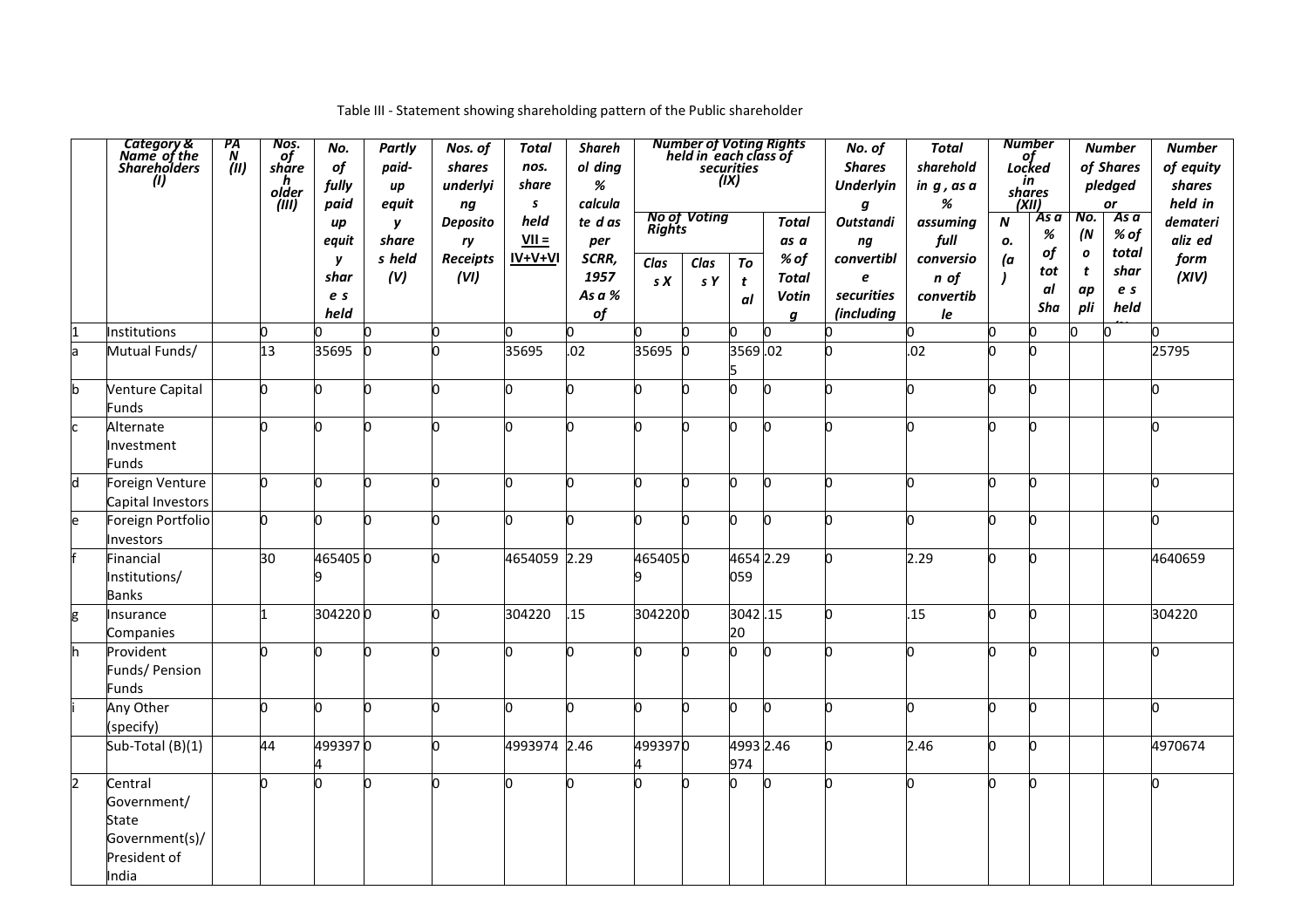|              | Sub-Total (B)(2)                                                                               | l0    | n             | l0 | 0        |               | l0 | 0             | n | O                 | O.         | n     | 0  |   |   | n        |
|--------------|------------------------------------------------------------------------------------------------|-------|---------------|----|----------|---------------|----|---------------|---|-------------------|------------|-------|----|---|---|----------|
| 3            | Non-institutions                                                                               |       |               |    |          |               |    |               |   |                   |            |       | n  |   | O |          |
| a            | Individuals -                                                                                  | 68799 | 7669830<br>14 |    | 17066800 | 9376511 46.04 |    | 9376510<br>14 |   | 5114              | 9376 46.04 | 46.04 | n  | U | n | 71867385 |
|              | Individual<br>shareholders<br>holding nominal<br>share capital up<br>to Rs. 2 lakhs.           | 68564 | 4494340<br>05 |    |          | 4494340 22.07 |    | 4494340<br>05 |   | 3405              | 4494 22.07 | 22.07 | 0  |   |   | 40112476 |
| lii.         | Individual<br>shareholders<br>holding nominal<br>share capital in<br>excess of Rs. 2<br>lakhs. | 235   | 3175490<br>09 |    | 17066800 | 4882170 23.97 |    | 4882170<br>09 |   | 1709              | 4882 23.97 | 23.97 | Ю  |   |   | 31754909 |
| $\mathsf{b}$ | NBFCs registered<br>with RBI                                                                   | n     |               |    |          |               |    |               | n | n                 | n          |       | O. |   |   |          |
|              | Employee Trusts                                                                                | n     |               |    |          |               |    |               |   | n                 | n          |       | O. |   |   |          |
| d            | Overseas<br>Depositories<br>(holding DRs)<br>(balancing<br>figure)                             |       |               |    |          |               |    |               |   |                   |            |       | O  |   |   |          |
| e            | Any Other<br>(specify)                                                                         |       |               |    |          |               |    |               |   | n                 | n          |       | n. |   |   |          |
|              | Sub-Total (B)(3)                                                                               | 68799 | 7669830<br>14 |    | 17066800 | 9376511 46.04 |    | 9376510<br>14 |   | 5114              | 9376 46.04 | 46.04 | Ю  |   |   | 71867385 |
|              | <b>Total Public</b><br>Shareholding<br>$(B) =$<br>$(B)(1)+(B)(2)+(B)$<br>(3)                   | 68843 | 8169220<br>88 |    | 17066800 | 9875908 48.5  |    | 9875900<br>88 |   | 9875 48.5<br>9088 |            | 48.5  | O. |   |   | 76838059 |